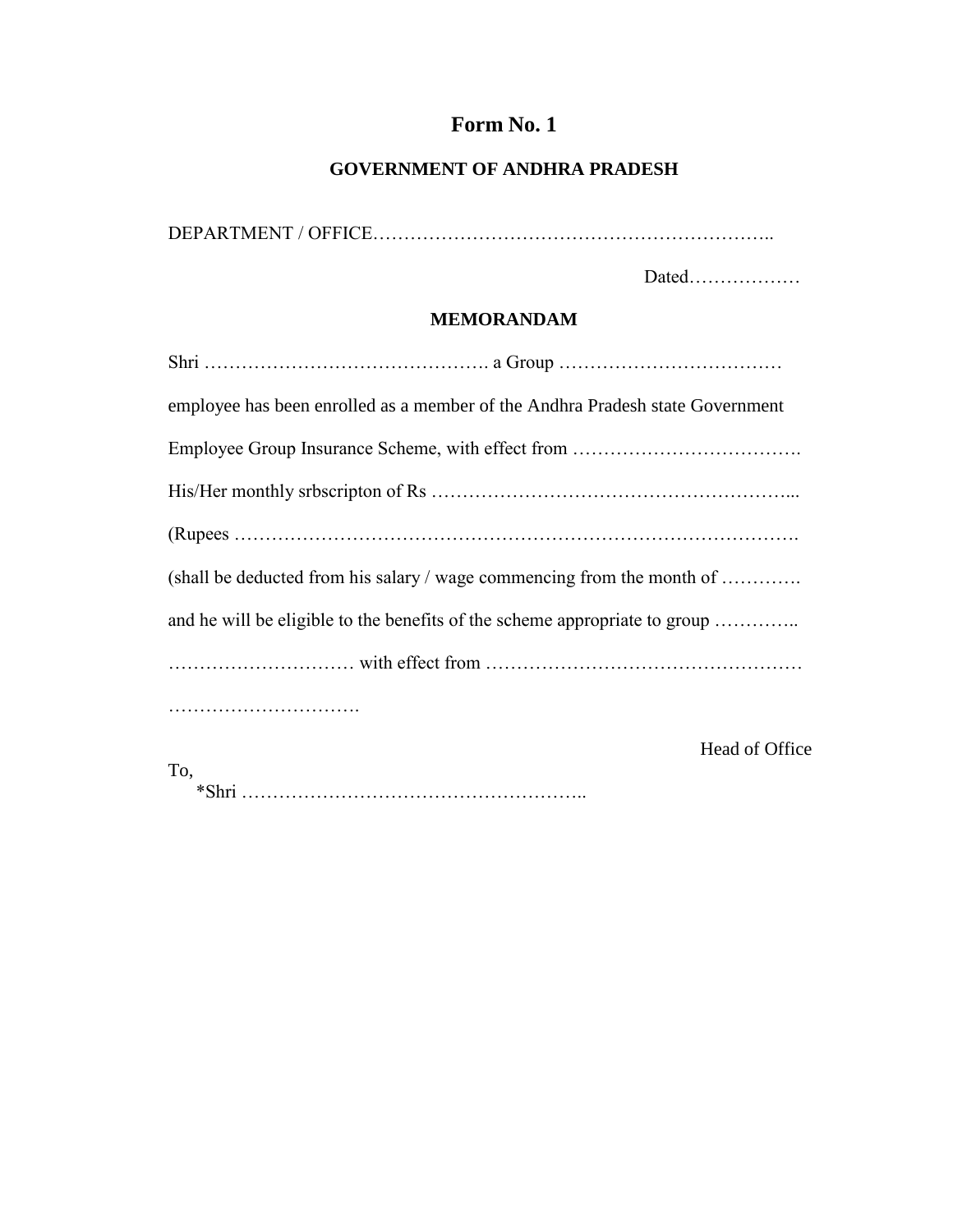# **GOVERNMENT OF ANDHRA PRADHESH**

DEPARTMENT / OFFICE …………………………………………………….......

Dated ……………….

### **MEMORANDUM**

| subscription for the Andhra Pradesh State Employees Group Insurance Scheme, shall |
|-----------------------------------------------------------------------------------|
|                                                                                   |
|                                                                                   |
|                                                                                   |
|                                                                                   |

To

Head of Office

\* Shri ……………………………………..

\* Name and designation of the employee.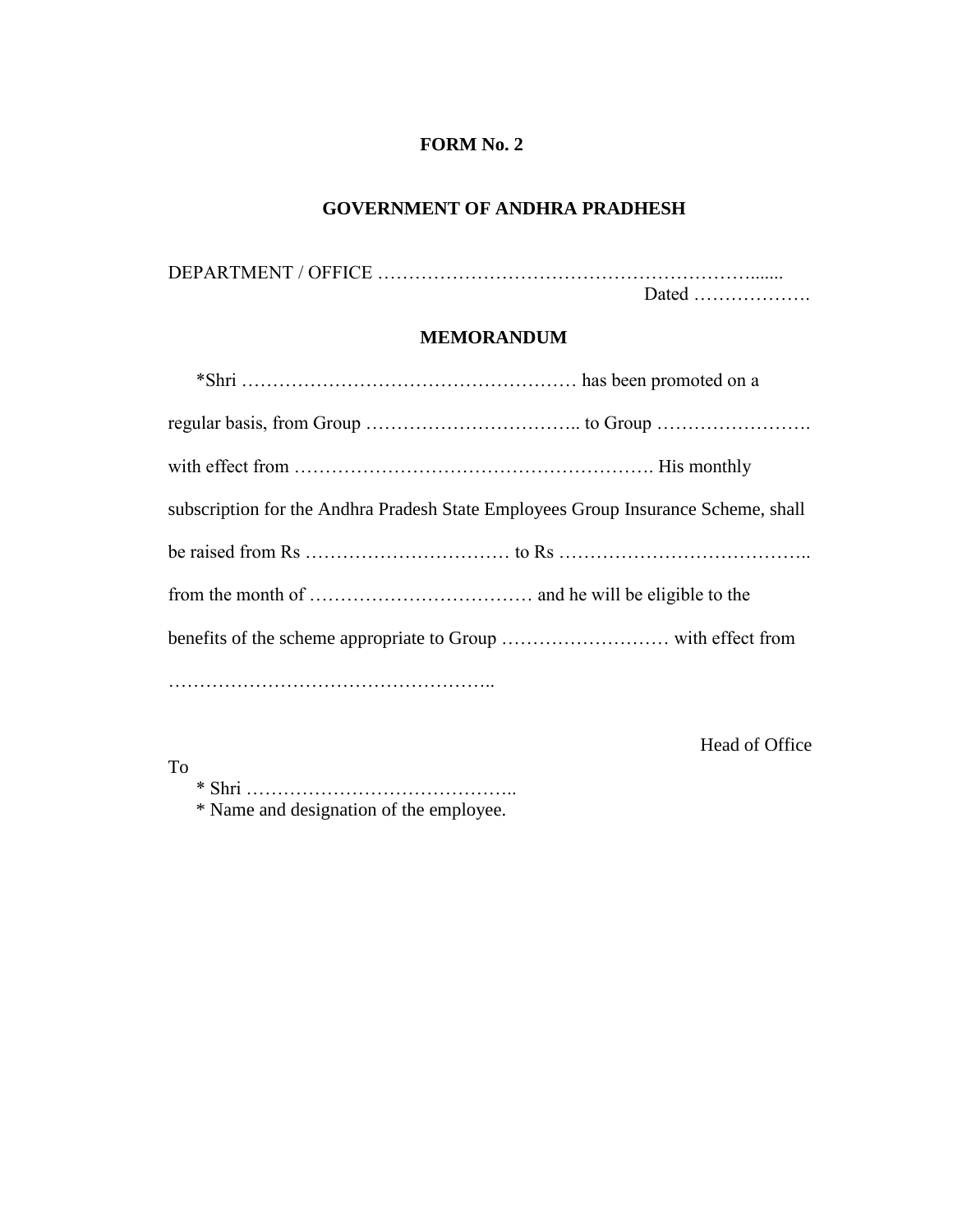The …………………………………………

……………………………………………...

Sub:- Application for payment of accumulation under Andhra Pradesh State Employees Group Insurance Scheme.

Sir,

To

| I have been a member of the Andhra Pradesh State Emploees Group                 |
|---------------------------------------------------------------------------------|
|                                                                                 |
|                                                                                 |
| employment (eith the Andhra Pradesh Government /                                |
|                                                                                 |
|                                                                                 |
| Municipality). I request that the amount due to me and the Andhra Pradesh State |
|                                                                                 |

Employees' Group Insurance Scheme may be paid me.

Yours faithfully,

\* Designation and address of the Head of office.

\*\* Month and the year of becoming a member of the Scheme may be indict here.

 $($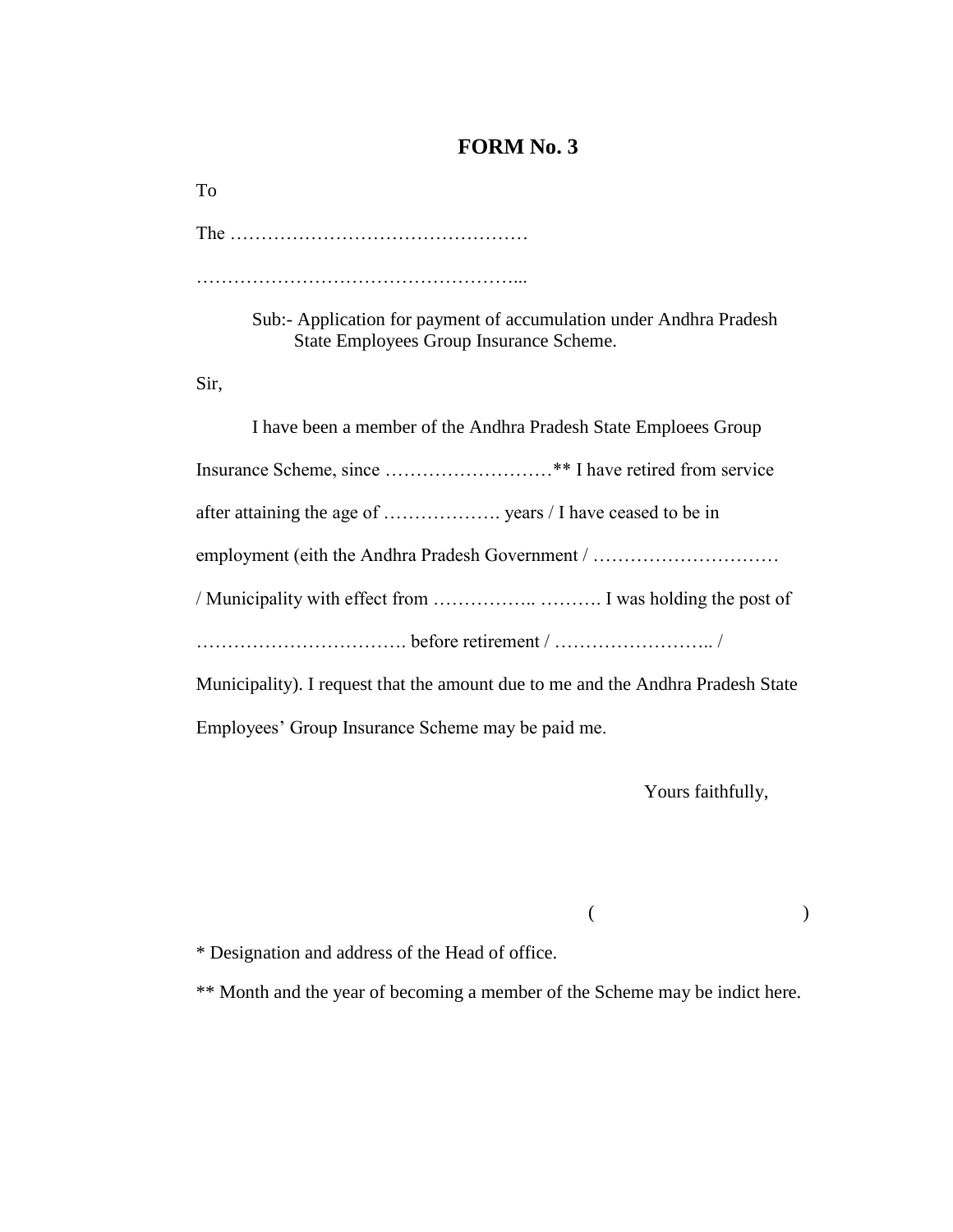#### **GOVERNMENT OF ANDHRA PRADESH**

DEPARTMENT / OFFIVE ……………………………………………….. Dated……………….. To …………………………………. …………………………………. Sub:- Payment of the amount due under the Andhra Pradesh State Employees' Group Incurance Scheme. Dear Sir / Madam, Iam directed to state that the late Shri ……………………………………... has nominated you for payment of full / ……………….. per cent of amounts due under the Andhra Pradhsh State Employees' Group Insurance Scheme, 1984. You are therefore requested to sybmit an application in the enclosed Form No. 5 for arranging payment.

Yours faithfully,

 $($  )

\* Name and address of the nominee.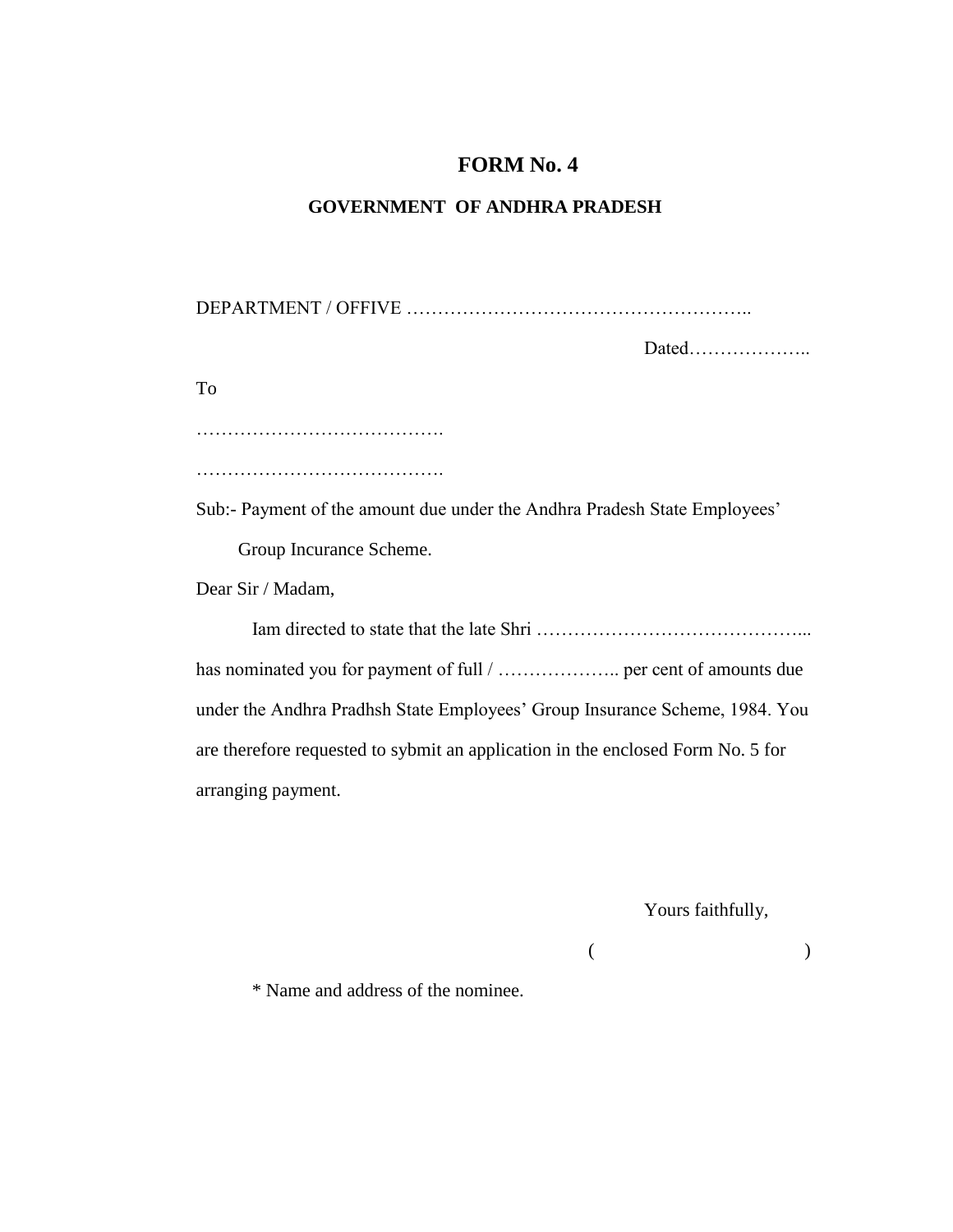\* The ………………………… ……………………………….. Sub:- Application for payment of amount due to late Shri ……………… ……………….. under the Andhra Pradesh State Employees' Group Insurance Scheme, 1984. Sir, With reference to your letter No …………………….. dated …………......

I hereby request that the full / ………………… per cent of amount due to late Shri ……………………………………. under the Andhra Pradesh State

Employees Group Insurance Scheme, may be paid to me.

Yours faithfully,

 $($  )

\* Name and address of the Office where From No. 4 is received.

To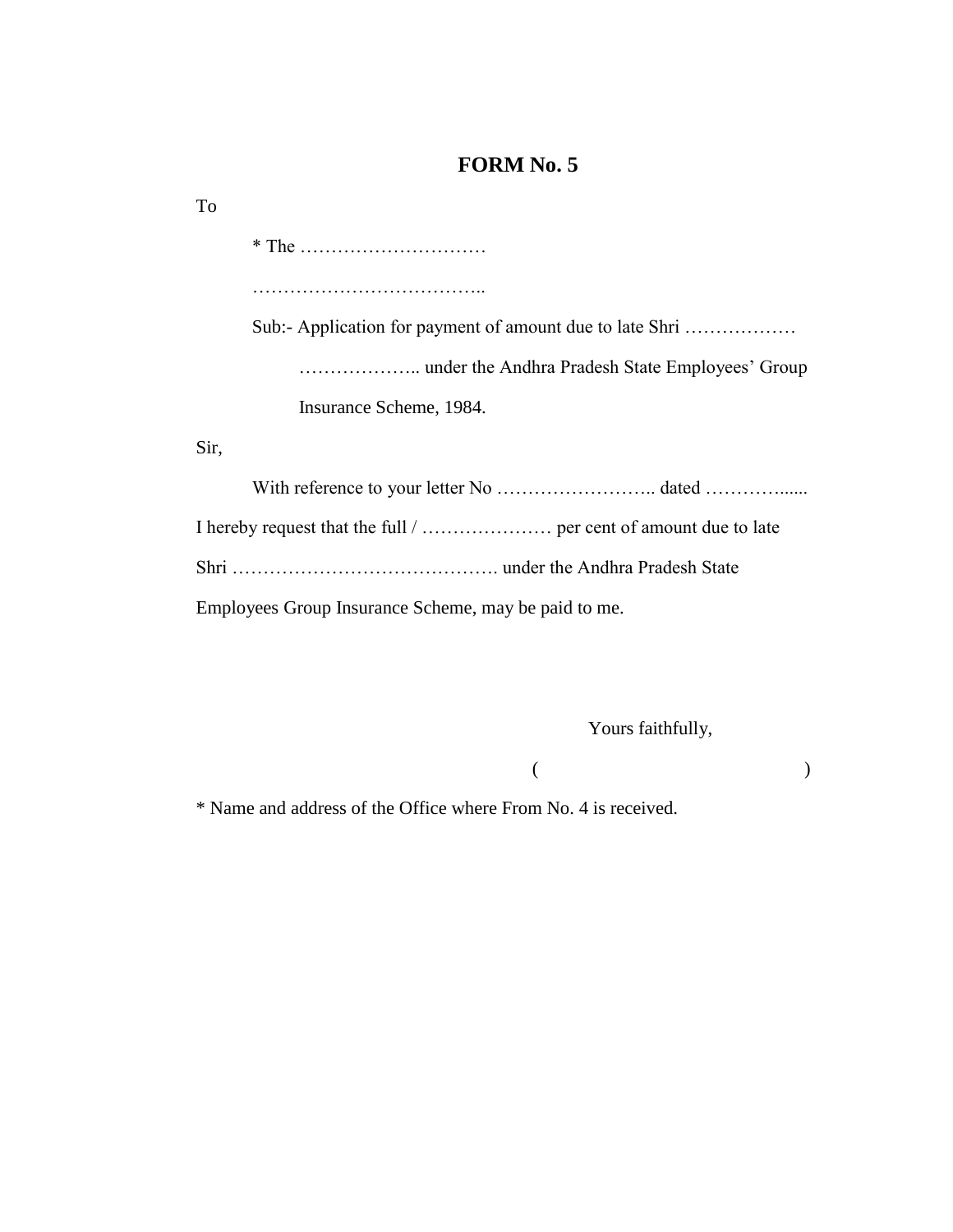#### **NOMINATION FOR BENEFITS UNDER THE ANDHRA PRADESH STATE EMPLOYEES' GROUP INSURANCE SCHEME, 1984**

When the Government employee has no family and wishes to nominate one person or more than noe person.

I, having no family, hereby nominate the person / persons mentioned below and confer on him / them the right to receive to the extent specified below any amount that may be sanctioned by the Andhra Pradesh Government under the Andhra Pradesh State Employees' Group Insurance Scheme, 1984 in the event of my death while in service or which having become payable on my attaining the age of superannuation may remain unpaid at my death.

| Names an<br>addresses of<br>nominee/<br>nominees. | Relationship<br>with Govern-<br>ment employee |        | * Share<br>amount<br>to be paid<br>each | ** Contin-<br>gen on the<br>happening<br>of which the<br>nomination<br>shall become<br>invalid | Name, address<br>and ralationsh-<br>ip of the pers-<br>on, if any, to<br>whom the rig-<br>ht of the nom-<br>inee shall pass<br>in the event of<br>his predeceas-<br>ing the Gover-<br>nment emplo-<br>yee. |  |
|---------------------------------------------------|-----------------------------------------------|--------|-----------------------------------------|------------------------------------------------------------------------------------------------|------------------------------------------------------------------------------------------------------------------------------------------------------------------------------------------------------------|--|
| (1)                                               | (2)                                           | (3)    | (4)                                     | (5)                                                                                            | (6)                                                                                                                                                                                                        |  |
| 1.<br>$2$ .                                       |                                               |        |                                         |                                                                                                |                                                                                                                                                                                                            |  |
| 3.                                                |                                               |        |                                         |                                                                                                |                                                                                                                                                                                                            |  |
| Dated this                                        |                                               | day of |                                         | 198 at                                                                                         |                                                                                                                                                                                                            |  |
| Signature of two witnesses:                       |                                               |        |                                         |                                                                                                |                                                                                                                                                                                                            |  |
| 1.                                                |                                               |        |                                         |                                                                                                |                                                                                                                                                                                                            |  |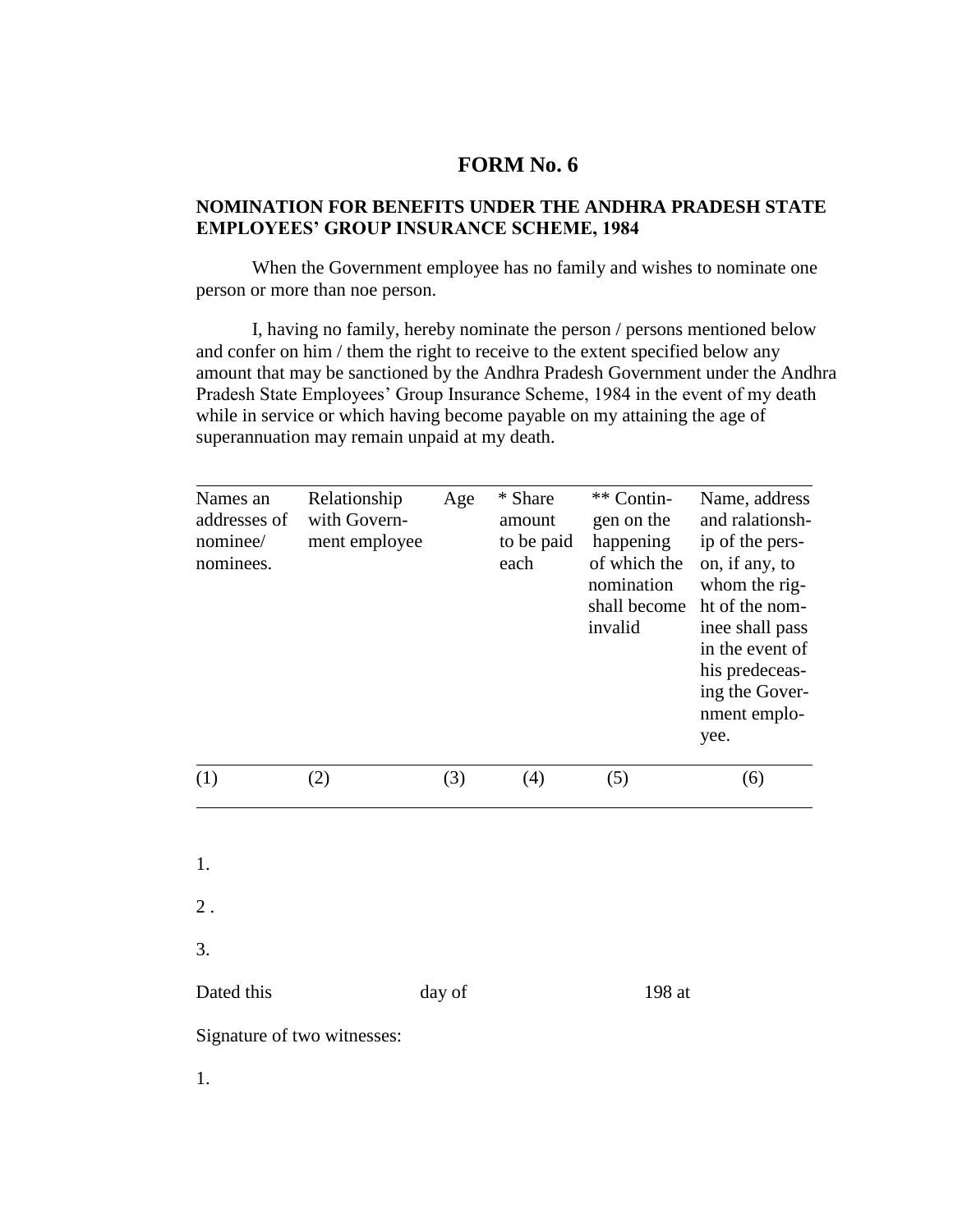N.B:- The employee should draw line across the black space below his last entry to prevent the institution of any names after he has signed.

\* This column should be filled in so as to cover the whole amount that may be payable under he Insurance Scheme.

\*\* Where a Government employee who has no family makes a nomination, shall specify in this column that the nomination shall become invalid in the event of his subsequently acquiring a family.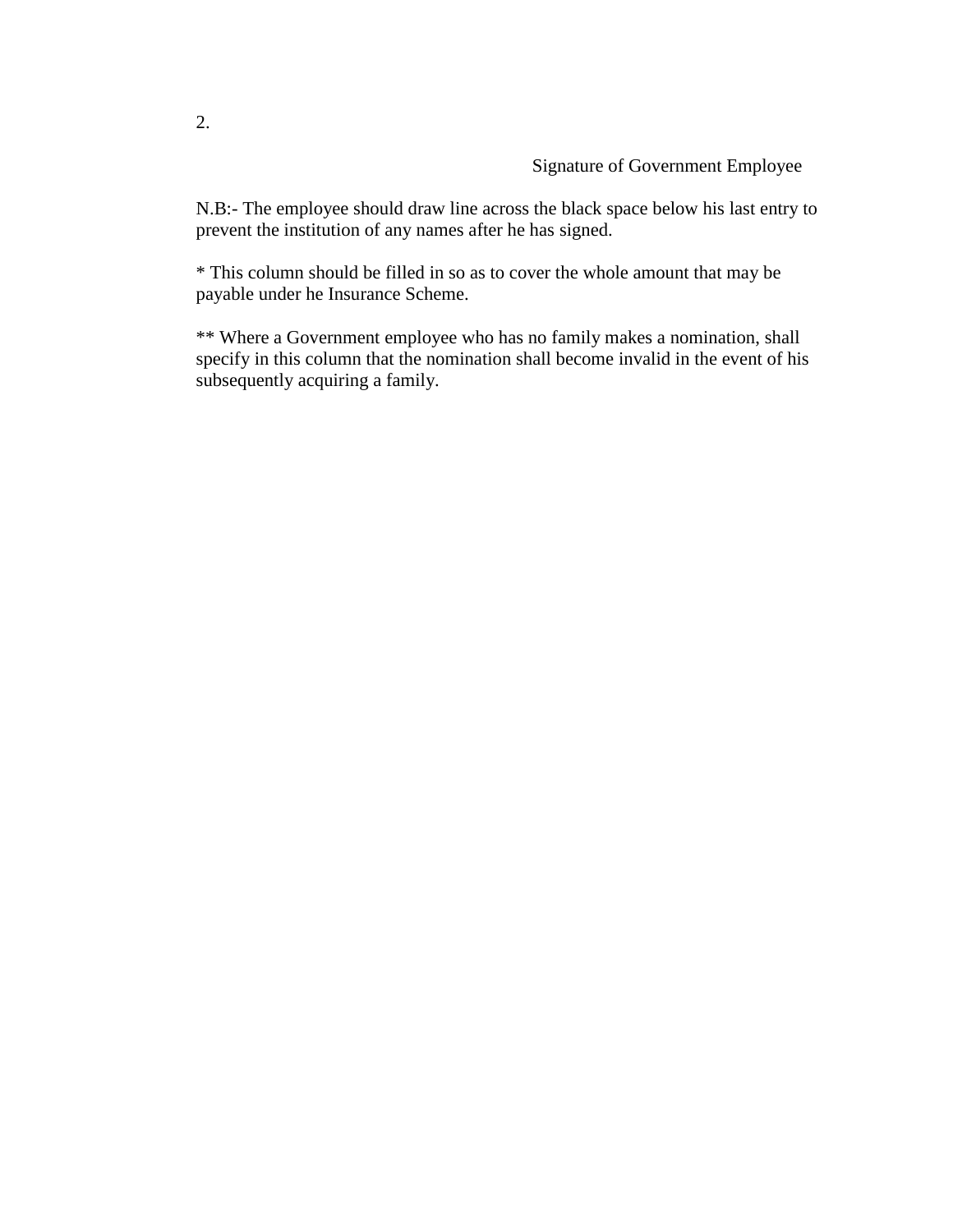#### **NOMINATON FOR BENEFITS UNDER THE ANDHRA PRADESH STATE EMPLOYEES' GROUP INSURANCE SCHEME, 1984**

When the Government employee has a family and wishes to nominate one member of more than one member therof.

I hereby nominate the person(s) mentioned below, who is / are member(s) of my family, and confer in him / them the right to receive to the extent specified below any amount that may be sanctioned by the Andhra Pradesh Government under the Andhra Pradesh State Employees Group Insurance Scheme, 1984 in the event of my death while in service of which having become payable on my attaining the age of superannuation may remain unpaid my death.

| Names and<br>addresses of<br>nominee/<br>nominees | Relationship<br>with Govern-<br>ment employ-<br>ee | Age    | * Share to<br>be paid to<br>each | Contingen-<br>cies on the<br>happening<br>if which the<br>nomination<br>shall become<br>invalid | Name, address<br>and ralationsh-<br>ip of the person<br>if any to whom<br>the nominee<br>shall pass in<br>the event of<br>his predecea<br>sing the Gove-<br>rnement emp-<br>loyee. |
|---------------------------------------------------|----------------------------------------------------|--------|----------------------------------|-------------------------------------------------------------------------------------------------|------------------------------------------------------------------------------------------------------------------------------------------------------------------------------------|
| (1)                                               | (2)                                                | (3)    | (4)                              | (5)                                                                                             | (6)                                                                                                                                                                                |
| 1.<br>2.<br>3.<br>Dated, this<br>1.<br>2.         | Signature of two witnesses:                        | day of |                                  | 198                                                                                             | at                                                                                                                                                                                 |
|                                                   |                                                    |        |                                  |                                                                                                 | <b>Signature of Government Employee</b>                                                                                                                                            |

N.B: The employee should draw line across the blank space below his last entry to prevent insertion of any names after he has signed.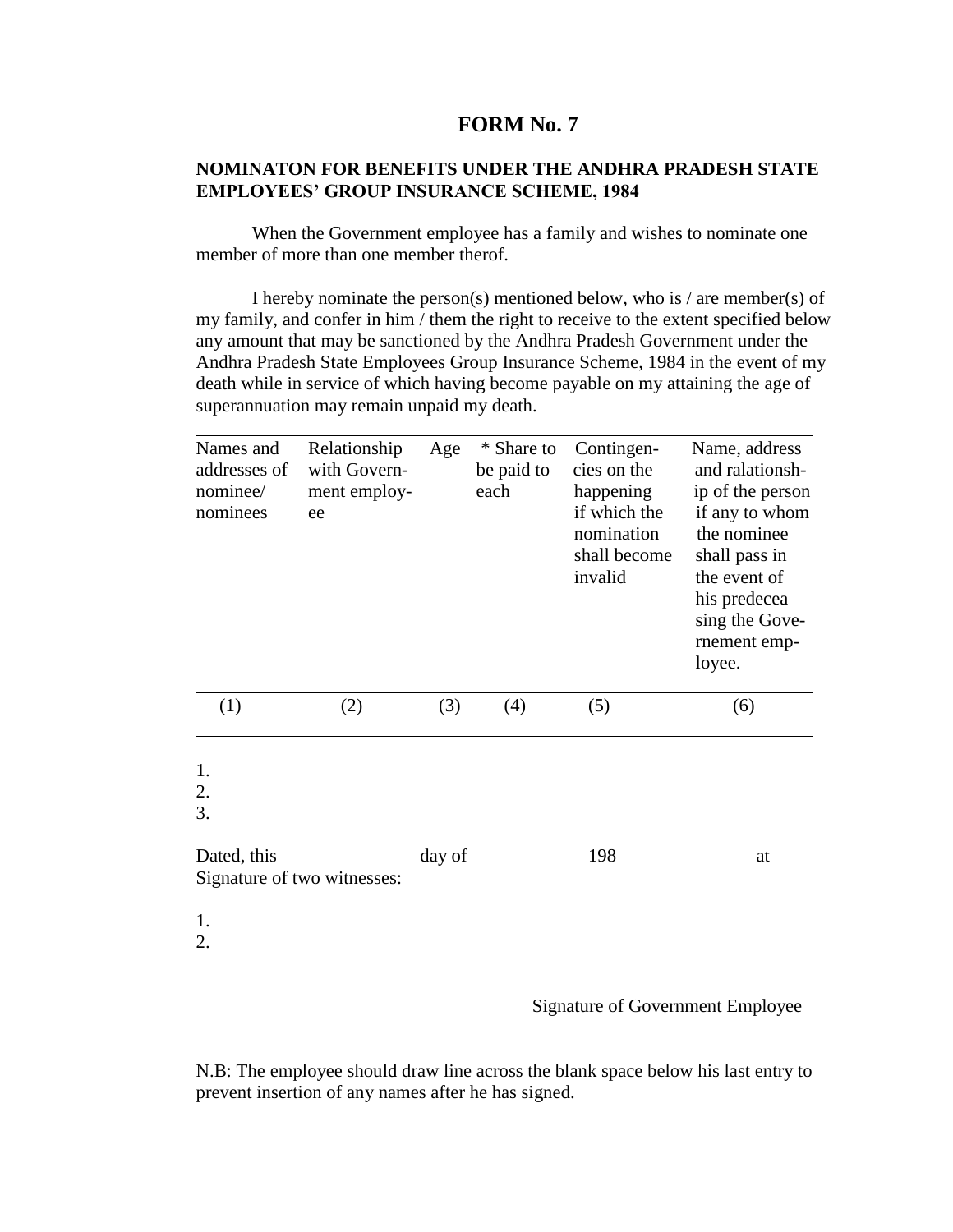\* This column should be filled in so as to cover the whole amount that may be payable under the Insurance Scheme.